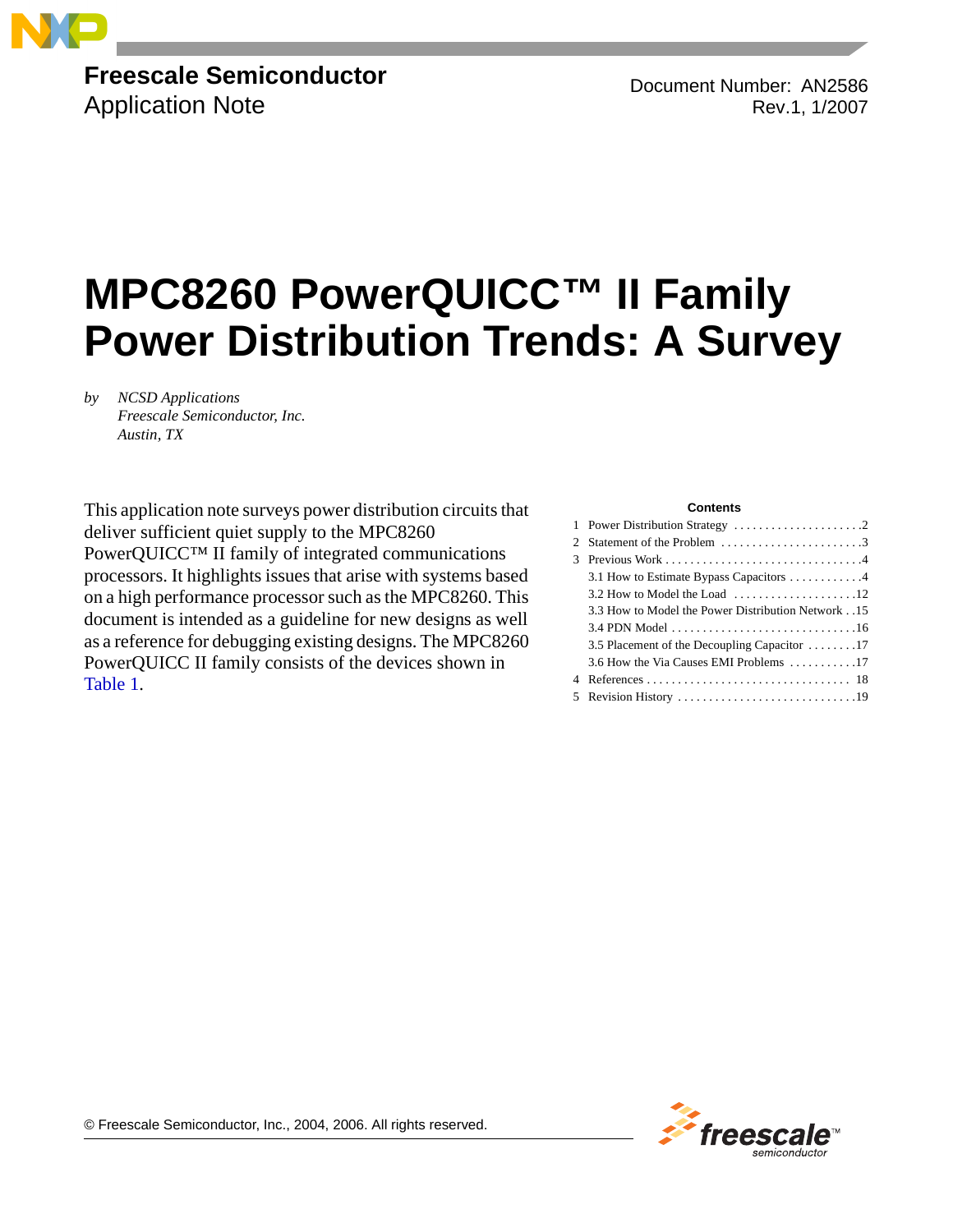**Power Distribution Strategy**

|                         | <b>Silicon</b>  |     |     |                |                |     |      |          |     |
|-------------------------|-----------------|-----|-----|----------------|----------------|-----|------|----------|-----|
| <b>Device</b>           | <b>Process</b>  |     |     | 0.29 µm (HiP3) | 0.25 µm (HiP4) |     |      |          |     |
|                         | <b>Revision</b> | A.1 | B.1 | B.2            | B.3            | C.2 | A.0  | B.1      | C.0 |
| MPC8260(A) <sup>1</sup> | ÷               | ÷   | ÷   | ÷              | ÷              | ÷   | ÷    |          |     |
| MPC8250 <sup>2</sup>    |                 |     |     |                |                | ÷   | $-2$ | $\div^2$ |     |
| $MPC8255(A)^1$          | ÷               | ÷   | ÷   | ÷              | ÷              | ÷   | ÷    |          |     |
| <b>MPC8264</b>          |                 |     |     |                |                | ÷   | ÷    |          |     |
| <b>MPC8265</b>          |                 |     |     |                |                | ÷   | ÷    | ÷        |     |
| <b>MPC8266</b>          |                 |     |     |                |                | ÷   | ÷    | ÷        |     |

**Table 1. MPC8260 Family Devices and Silicon Revisions**

 $1$  "A" designates HiP4 revisions of a device that was originally available in a HiP3 version.

2 Also available in 516 PBGA (VR or ZQ) package in HiP4 Rev B.1 and Rev C.0 only.

# **1 Power Distribution Strategy**

One important step in designing a high speed digital system is to plan the power distribution strategy, which should include the following:

- Power supply circuit design
- Power supply delivery network
- IC decoupling networks
- Noise and EMI issues

For the power supply circuit, designers should plan for an efficient supply that can provide the following:

- Accurate output voltage levels at different loads
- Protection to the load from the main conducted emissions and surges
- Protection to the load from shorts and surges
- Stability under various overall supply network, i.e., no oscillations, minimum drift, and so on
- Enough bypass circuit for sudden demand from the load
- Capability to sense loads when the loads are remote from the supply
- Isolation of the main from the load
- Fast dynamic response to load changes to stay within limit of the specified output levels

This document does not discuss power supply circuit design. The main assumption is that the supply circuit is a nearly ideal DC source. This assumption simplifies the analysis by de-correlating supply circuit dynamics from the network dynamics. Instead, our focus is the supply delivery network and use of capacitors to bypass the supply network. Designers must plan for placement of this circuit relative to the loads. It is generally preferable to have the supply circuit closer to the load. When that is difficult, a power delivery circuit is needed to reach far loads. The study of delivery network characteristics and interaction with the processor load, for instance, is vital to understand and to design a minimum noise delivery system. To see the whole picture of our power network, we must include most of the parasitics in the power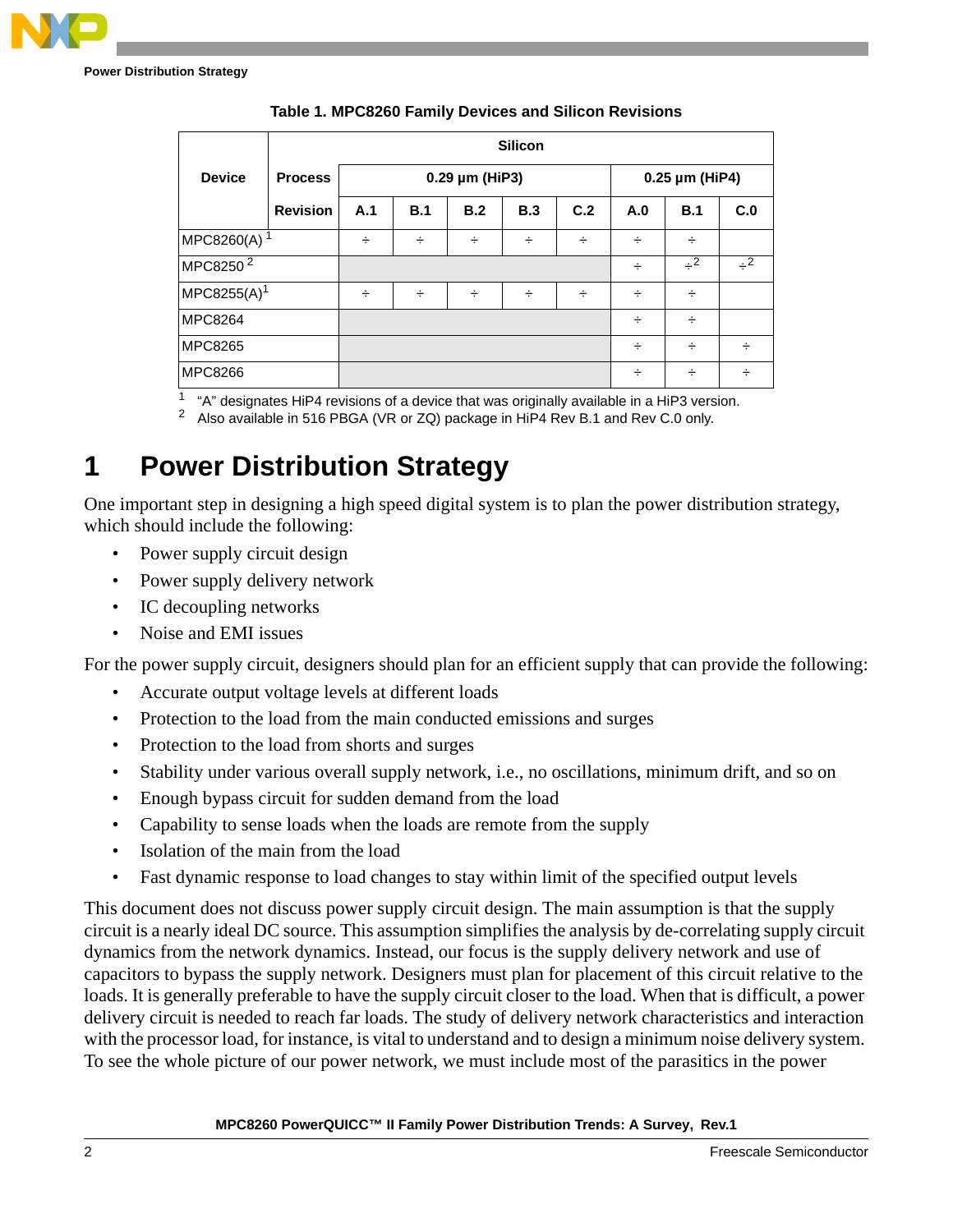

distribution network as well as in the load chip packages. In addition, we should include all the bypass caps in the model. Figure 1 shows the power circuit of a single-chip load.



**Figure 1. Power Circuit**

# <span id="page-2-0"></span>**2 Statement of the Problem**

From the perspective of the decoupling capacitor, the problem is that the following characteristics of the bypass capacitor are not known:

- Capacitor count
- Type
- Location
- Orientation
- Connection to load

Also, the following characteristics of the power delivery network are unknown:

- The optimal topology of the supply and ground layers, given a set of physical constraints.
- The nature of the interaction of this network with the load package.
- How to minimize the noise and EMI while meeting the power demand requirement.

This document addresses these topics. Figure 2 shows a scope capture of MPC8260 power input from a non-optimized system.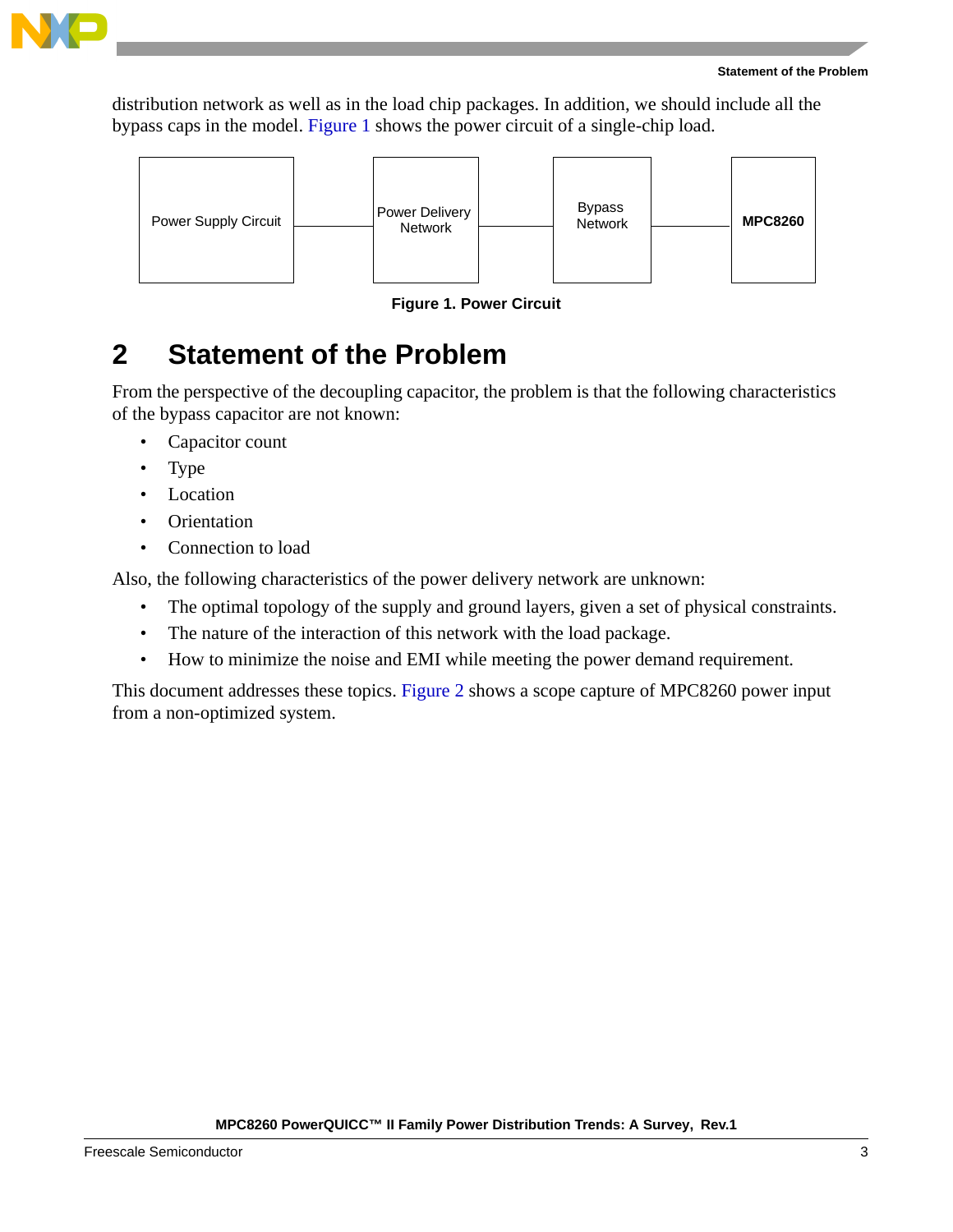



**Figure 2. MPC8260 Power Input from a Non-optimized Source**

The MPC8260 supply power dropped to below 1.9 V. The measurement is taken as close to the MPC8260 pin as possible. We can conclude that early planning is important for the distribution network as well as bypass capacitor network.

# **3 Previous Work**

Because the design challenge is a circuit optimization problem, we must address it in a way that covers most of the characteristics set forth in [Section 2, "Statement of the Problem](#page-2-0)." We must consider how to perform the following tasks:

- Estimate the load
- Model the load
- Model the BCP delivery network
- Optimize the response with non-ideal caps
- Incorporate EMI reduction to our effort

In approaching these tasks, we need to summarize what others have achieved so far.

## **3.1 How to Estimate Bypass Capacitors**

Different systems consume different amounts of power even if they use the same processor. For many reasons, it may be difficult to predict the amount of power a new system will consume. It is hard to have a clear idea of the complexity of the user software in the early stages of the project. For example, [11] (see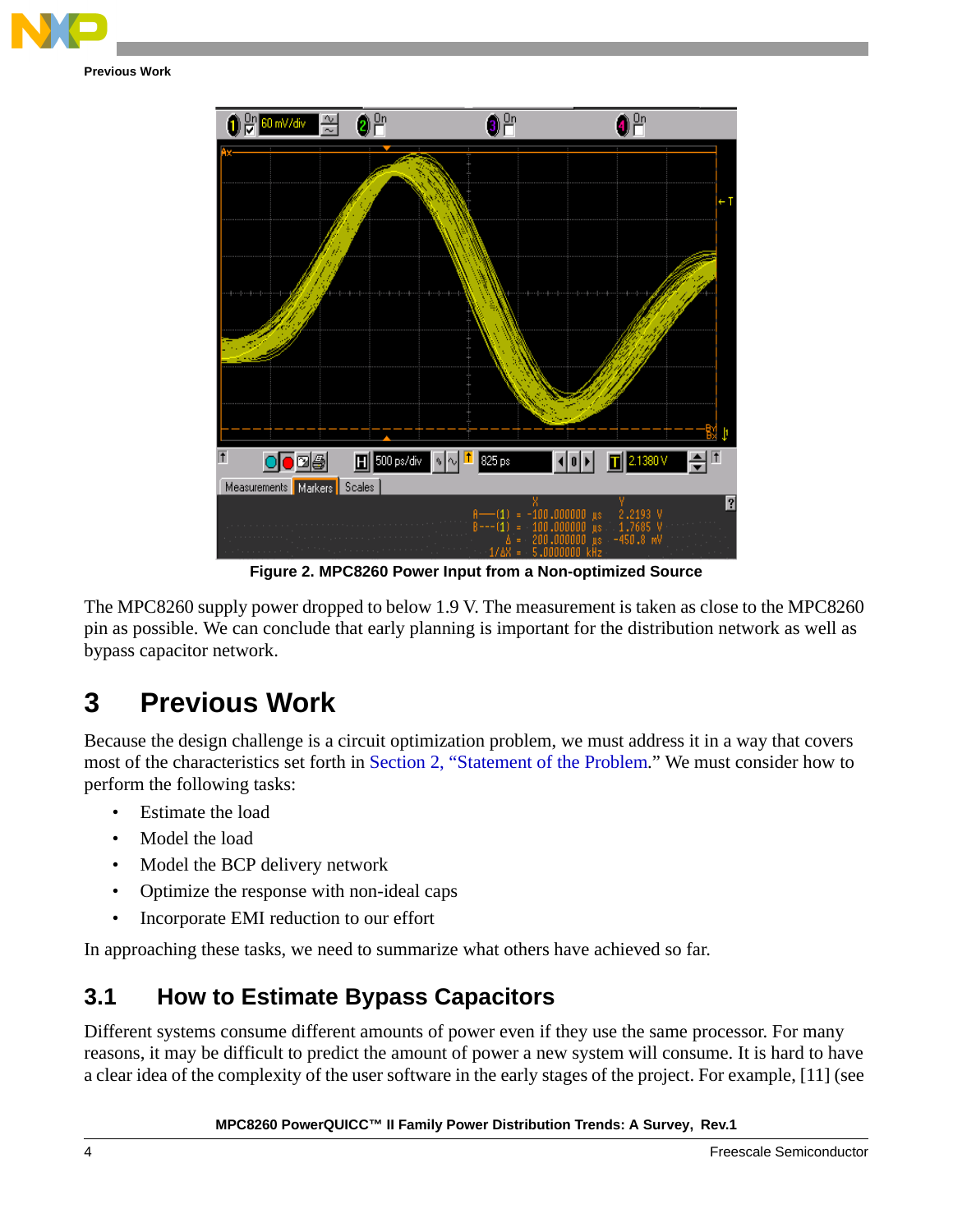

[Section 4, "References"](#page-17-0)) describes a project that correlates measurements of system processor power consumption with periodic events estimating system usage and performance monitors. Other similar techniques are used to produce an energy-aware computing system. Modern superscaler processors such as the MPC8260 603e core perform computations with many units running in parallel. Thus, the amount of power consumed by the processor is directly related to the sequence of code that is fed to it. Although there are simulation techniques to estimate the power that processes consume, these simulation-estimation efforts are still tied to the sequence of instructions fed to the simulator. This may be why the project reported in [11] directly measures the power consumption rather than simulating the micro-architectural detailed power consumption. What matters is the ability to predict the code and estimate how much the processor is used in the following ways:

- Data cache hit/miss ratio
- Instruction cache hit/miss ratio
- Register file usage
- Branch prediction unit events
- Integer/floating unit

We can assume worst-case power consumption when the processor runs at its extreme power limit as well. However, this approach has shortcomings, such as the following:

- Too much expected current demand means undesirably stronger power supply circuit.
- Too much expected current allows adding more generous copper estate, which is expensive.

As in any engineering challenge, there has to be a reasonable compromise and an educated guess. For example, in the MPC8260 core current demand estimation we must first know the speed at which the core operates. Then we can consider the case when the process starts a heavy load execution. We must estimate the number of core clock cycles needed to draw that much current and stay there steadily. The following sets of equations are useful:

- Core frequency  $=$  F in Hertz.
- Core single clock cycle time  $= 1/f$  in seconds.
- N is the number of cycles needed to fill keep the processes working hard
- I is current in Amps consumed when the processor is working hard

Therefore, the rate of current change can be stated as follows:

$$
\frac{dI}{dt} = \frac{I \times F}{N}
$$
Eqn. 1

In our example, if the MPC8260 runs at 2.0 V, I is estimated 1.2 A,  $F = 200$ MH, and N = 2, then:

*Eqn. 2* Δ**I** <sup>Δ</sup>**<sup>t</sup> ----- 1.2 200e6** <sup>×</sup> <sup>2</sup> **= = ----------------------------** 1.2e8

This excessive amount of current change definitely creates a huge stress on the power delivery network, especially if it is not properly designed.

So far we have seen some description of load current consumption and have had a rough estimation of its rate of change. Imagine the current demand curve as it is shown in Figure 3.

#### **MPC8260 PowerQUICC™ II Family Power Distribution Trends: A Survey, Rev.1**

Freescale Semiconductor 5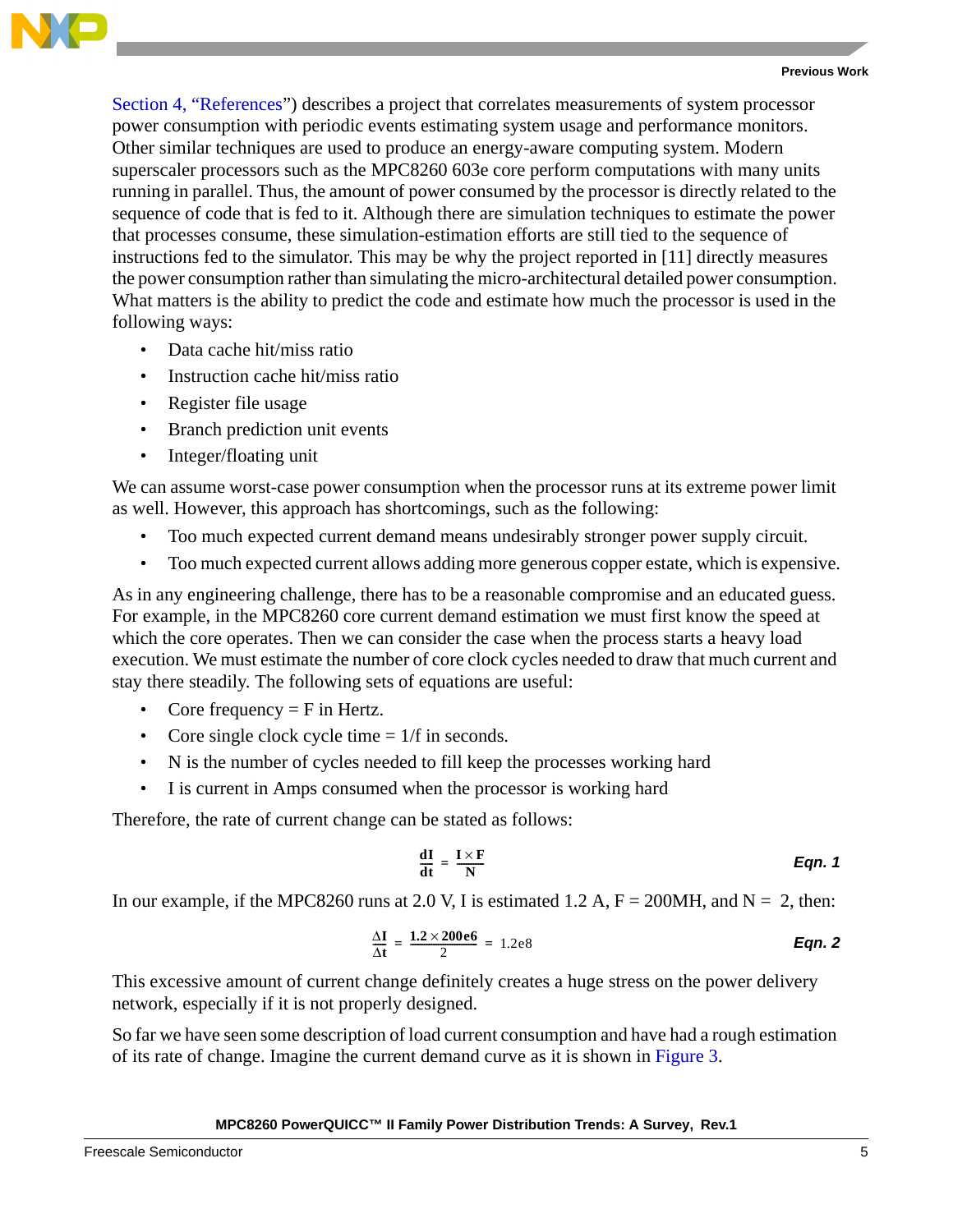



#### **Figure 3. Current Demand Curve**

Note that the current exact profile depends on the code. If I(t) is the exact current profile, we assume the following:

$$
\left|\frac{dI(t)}{dt}\right| \le \frac{max(I(t)) \times F}{N}
$$
Eqn. 3

The first technique to roughly estimate the bypass capacitors is based on the following set of equations:

$$
Xmax = \frac{\Delta V}{\Delta I}
$$

$$
Fpsw = \frac{Xmax}{2\pi Lpsw}
$$
 *Eqn. 5*

Cbypass = 
$$
\frac{1}{2\pi FpswXmax}
$$
 **Eqn. 6**

In this case:

$$
\Delta V = VCC \times \text{tolerance}
$$

Based on our example, if Vcc = 2.0V and tolerance is 5% (also the current assumed is 1.2A), it could be stated as follows:

$$
\Delta V = 2.0 \times 0.05 = 100 \,\text{mV}
$$

The Xmax that is maximum common path impedance we can tolerate at the consumed current is the following:

*Eqn. 9* Xmax 100mV 1.2 = = ------------------ 83m<sup>Ω</sup>

As shown in the following equation, Fpsw is the frequency below which the power supply wiring is adequate, and Lpsw is the power supply wiring inductance. The supply inductance value is a function of the power track's geometry. Assume a system with 100nH: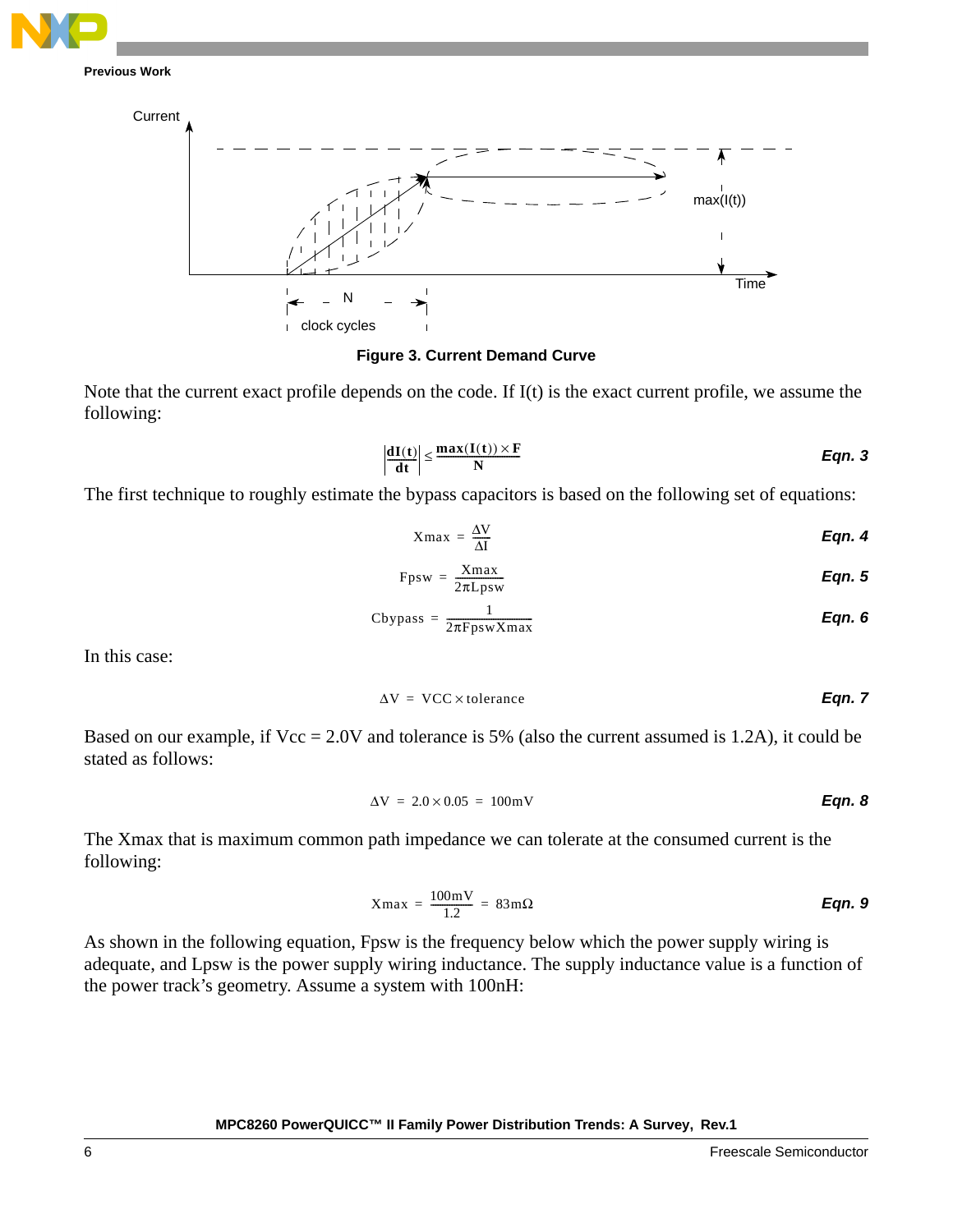

$$
Fpsw = \frac{Xmax}{2\pi Lpsw} = \frac{0.083}{2\pi \times 100n} = 132165 \approx 132kH
$$
Eqn. 10

Thus, the bypass first bypass capacitor to add is the following:

Cbypass = 
$$
\frac{1}{2\pi FpswXmax}
$$
 =  $\frac{1}{2\pi \times 0.083 \times 132k}$  = 14.5uF **Eqn. 11**

Because bypass capacitors have inductance in series, we must estimate a frequency Fbypass after which this bypass capacitor is not adequate. In the following equation, *L* is the series inductance of the bypass capacitor.

$$
Fbypass = \frac{Xmax}{2\pi L}
$$
 *Eqn. 12*

Now, let  $L = 5nH$ .

$$
Fbypass = \frac{Xmax}{2\pi L} = \frac{0.083}{2\pi \times 5nH} = 2643312 \approx 2.6Mhz
$$

This result tells us that the 14.5pF capacitor is adequate from 132 KH to 2.6 MH.

The next step is to add more capacitors to take care of the higher frequency range. In this analysis, the frequency that is proportional to a digital signal rise time frequency is called Fknee, and is defined as the following:

$$
F\text{knee} = \frac{1}{2 \text{Trise}} \qquad \qquad \text{Eqn. 14}
$$

In our case, let Trise be as follows:

$$
Trise = \frac{2}{200M} = 0.01 \mu s
$$
 \t\t\t\t\t**Eqn. 15**

Therefore:

$$
\text{Fknee} = \frac{1}{2 \text{Trise}} = \frac{200 \text{M}}{2 \times 2} = 50 \text{Mhz}
$$
\nEqn. 16

If we want to add *m* small capacitors with *L* inherent inductance per each, then:

$$
\frac{L}{m} = \frac{Xmax}{2\pi Fknee} = \frac{0.083}{2 \times \pi \times 50M} = 0.2643nH
$$
Eqn. 17

If we use a standard SMT capacitor, the series L is around 2nH, which means we need m as follows:

$$
m = \frac{2nH}{0.2643nH} \approx 7.4 \approx 8
$$
 **Eqn. 18**

This result tells us that we need at least eight capacitors to maintain an adequate bypass till 50MH. Now it is necessary to calculate the capacitance of each of these eight capacitors.

$$
C = \frac{1}{2 \times \pi \times m \times X \max \times F \text{bypass}} = \frac{1}{2\pi \times 8 \times 0.083 \times 2.6e6} = 0.922nF
$$
 \nEqn. 19

Also note that the power supply delivery plane has the following capacitance (where *A* is the area and *d* is the separation height all in inches):

#### **MPC8260 PowerQUICC™ II Family Power Distribution Trends: A Survey, Rev.1**

Freescale Semiconductor 7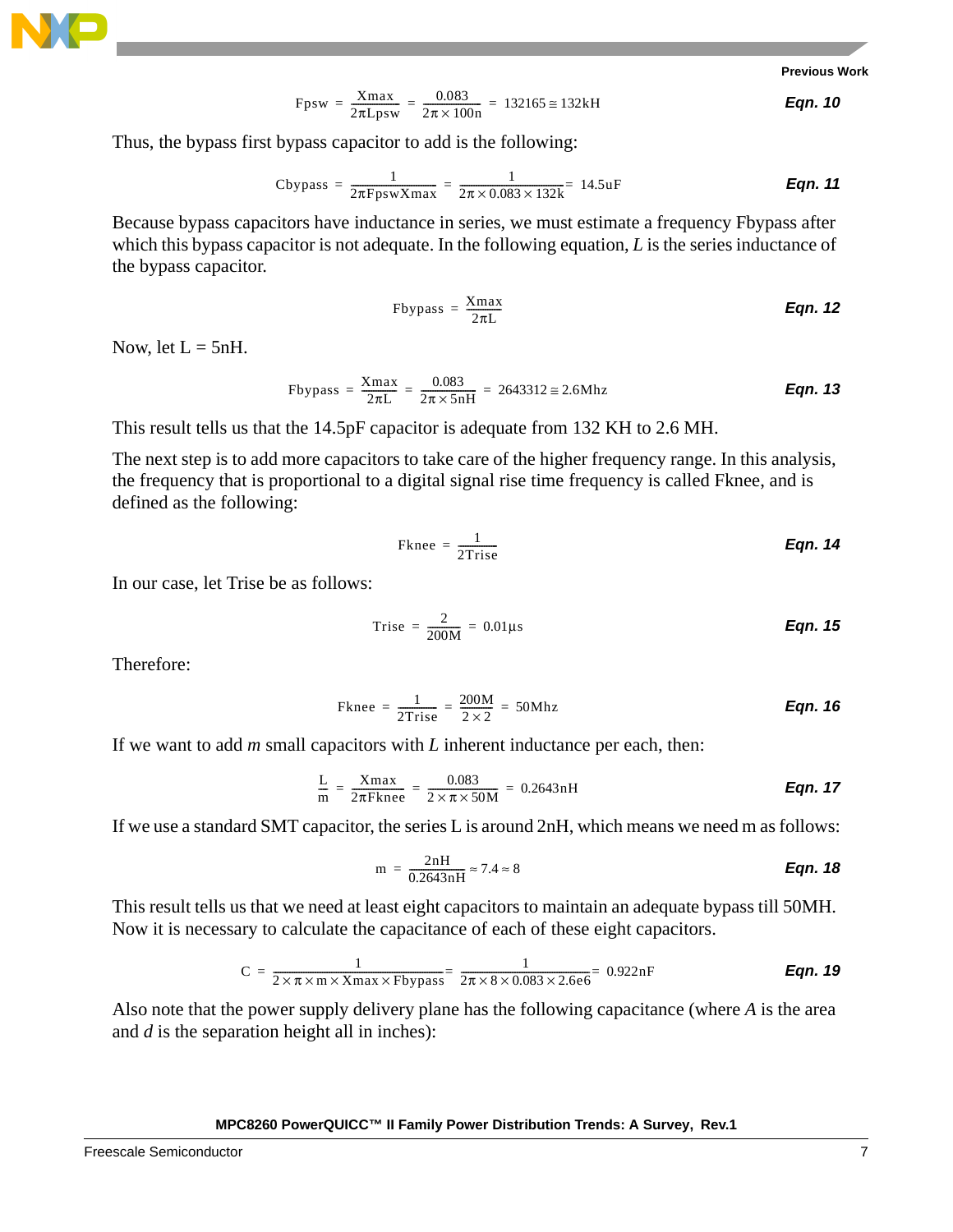

$$
C\text{power supply} = \frac{0.225\text{erA}}{d}
$$

*Eqn. 20*

Let us say Cpower plane = 300pF. The overall circuit model resembles Figure 4.



Using a Intusoft simulator, the following (Figure 5) is the voltage measurement as we sweep the AC current source frequency. Note that the AC amplitude is 1Amp, which makes the curve an impedance reading as well.

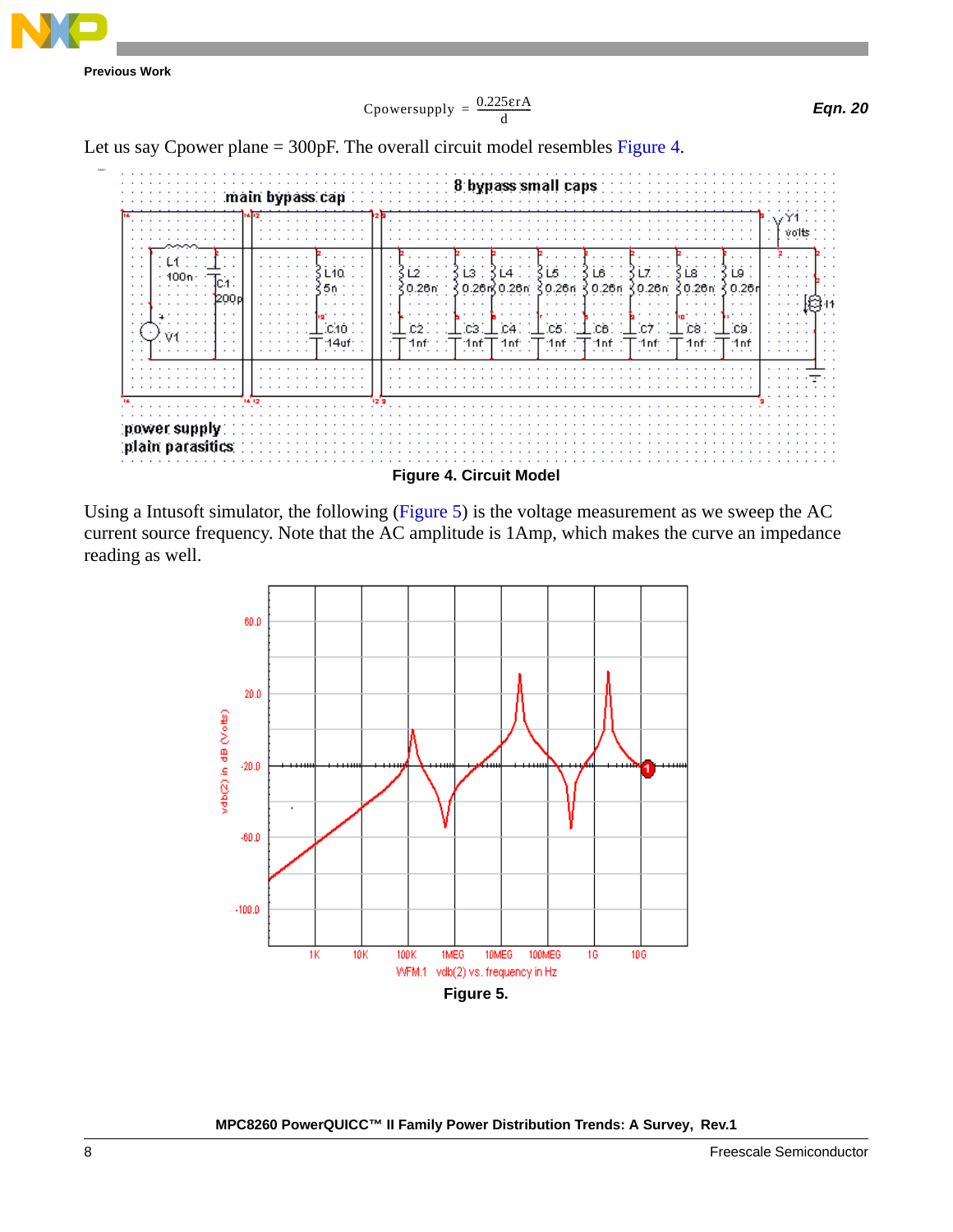

*Eqn. 21*

Now using the same power supply network equivalent circuit let us see (Figure 6) the transient response to a current step pulse with a rise time equal to the following:



To increase the accuracy of the circuit model, include the effective series resistance of each capacitor as well as including some wiring resistance, which acts as a damping factor. We expect to see a different transient response from what we have seen so far. For example, if we assume a total resistance of 0.01 Ω for the series of all capacitors as well as for the power plane, the schematic resembles Figure 7.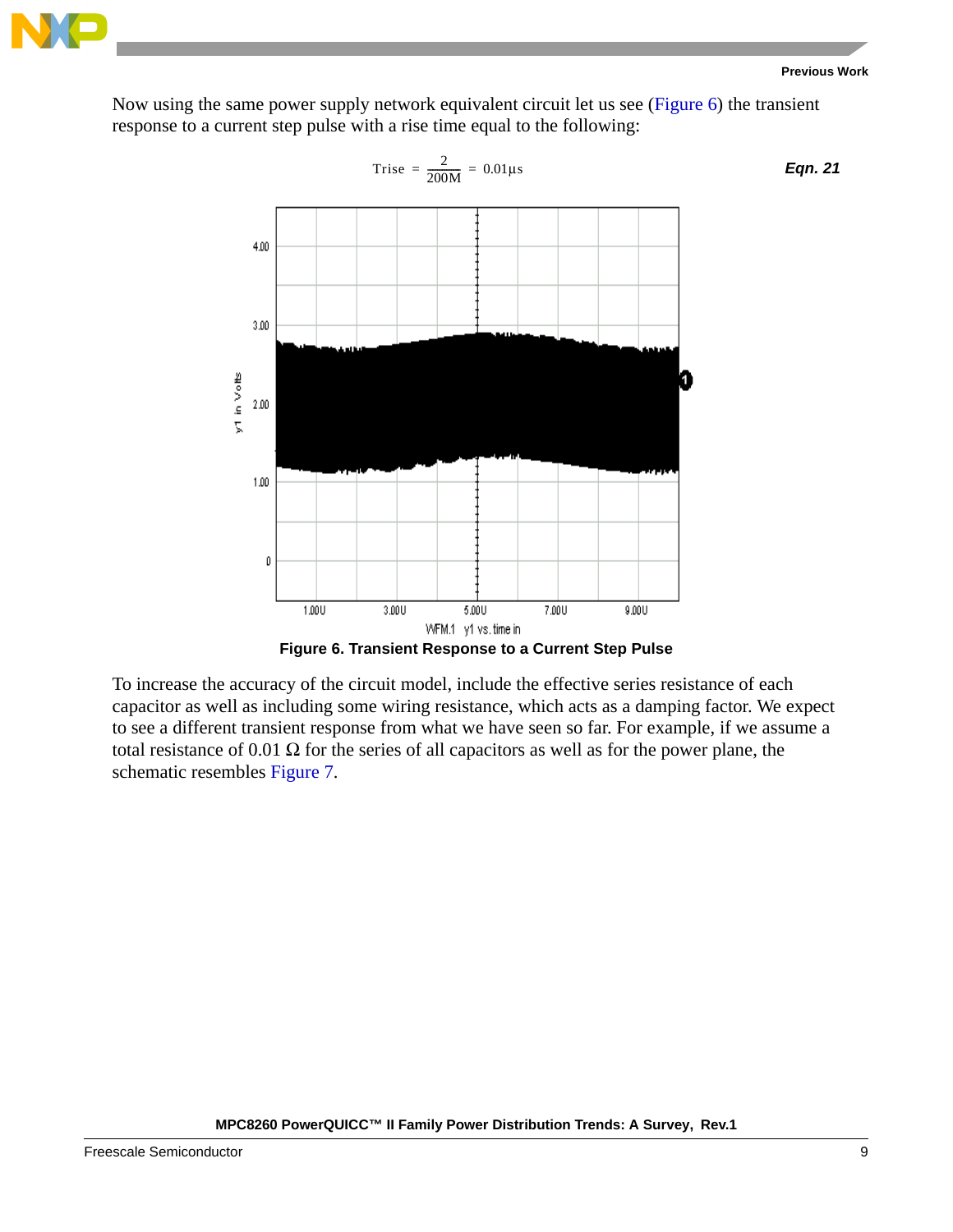



Figure 8 shows the same circuit model that we have so far, but with additional damping resistors that are inherent in each bypass capacitor as well as the power supply delivery network. The step response resembles Figure 8.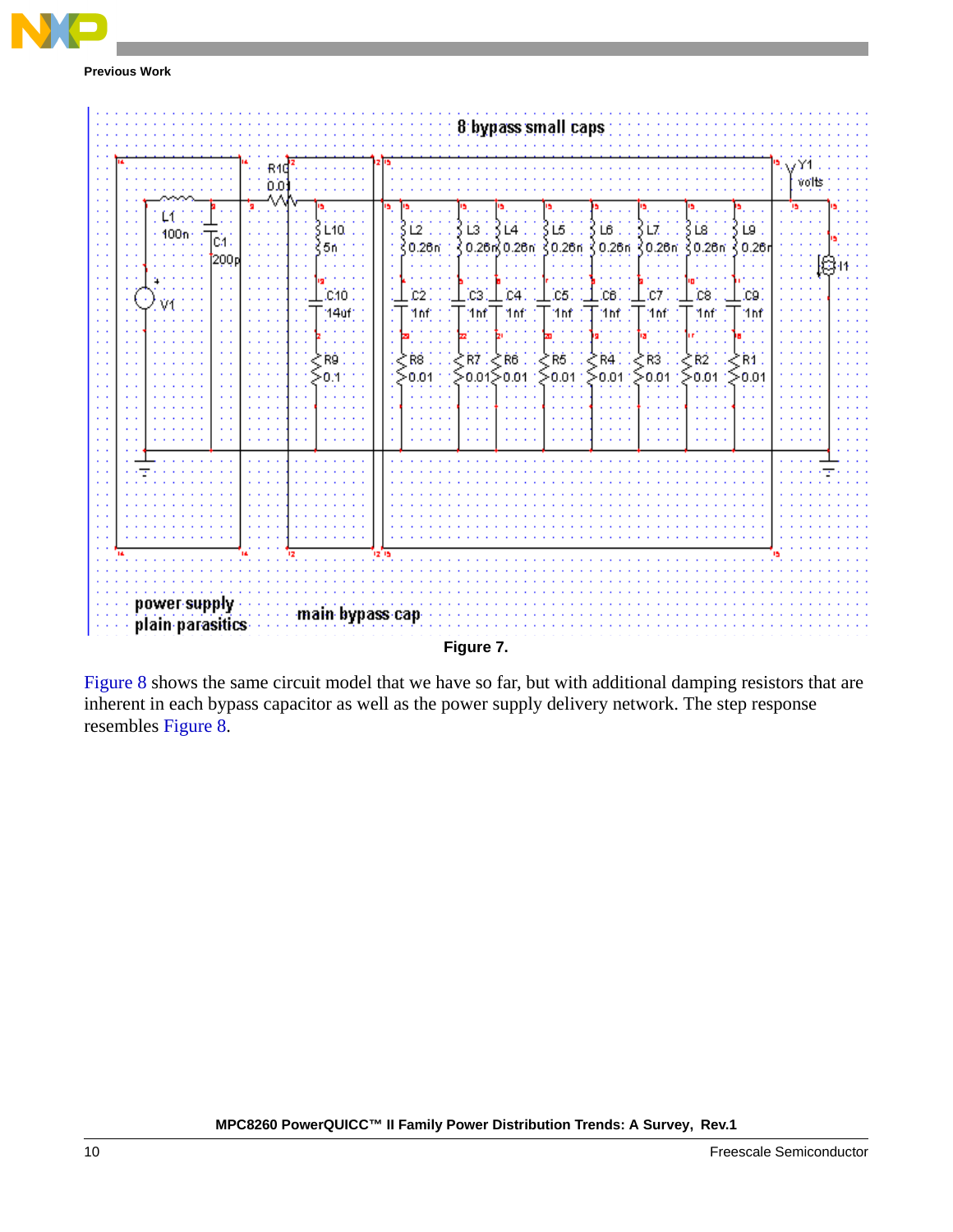



Also, the AC response to the 1 Amps sweeping AC at the current source of the load resembles Figure 9. Note how the damping resistance changes the AC response.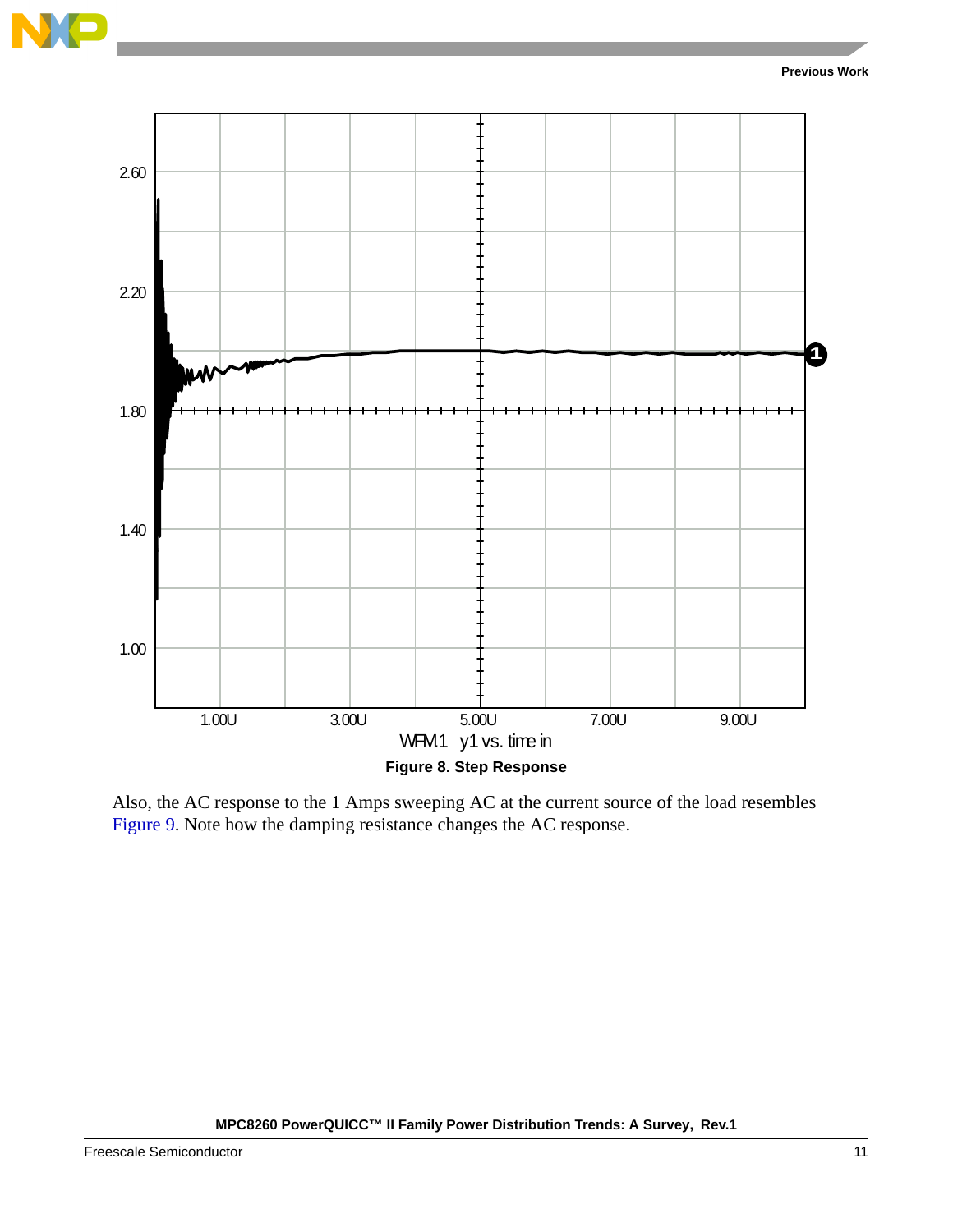



The analysis of the problem so far can be summarized as follows:

- 1. DC power drop is not taken into account across the network.
- 2. All vias models are ignored.
- 3. Very short power plane is assumed as well as no load, chip, package parasitic are included.
- 4. The approach of calculating the bypass capacitor did not take into account the accurate model of bypass capacitor.
- 5. The analysis deals with the system as a pure circuit in terms of AC and transient., which is not accurate because we have an inherent transmission line model that behaves differently for the higher frequency signal transients.
- 6. The effect of EMI circuit model behavior is not analyzed.

## **3.2 How to Model the Load**

When we design our power system model, we do not care about the details of the internal blocks of a processor. What we care about are the following:

- The number of power levels to provide (I/O, core, Analog, and so on).
- The chip package parasitic.
- Any coupling between different power pins.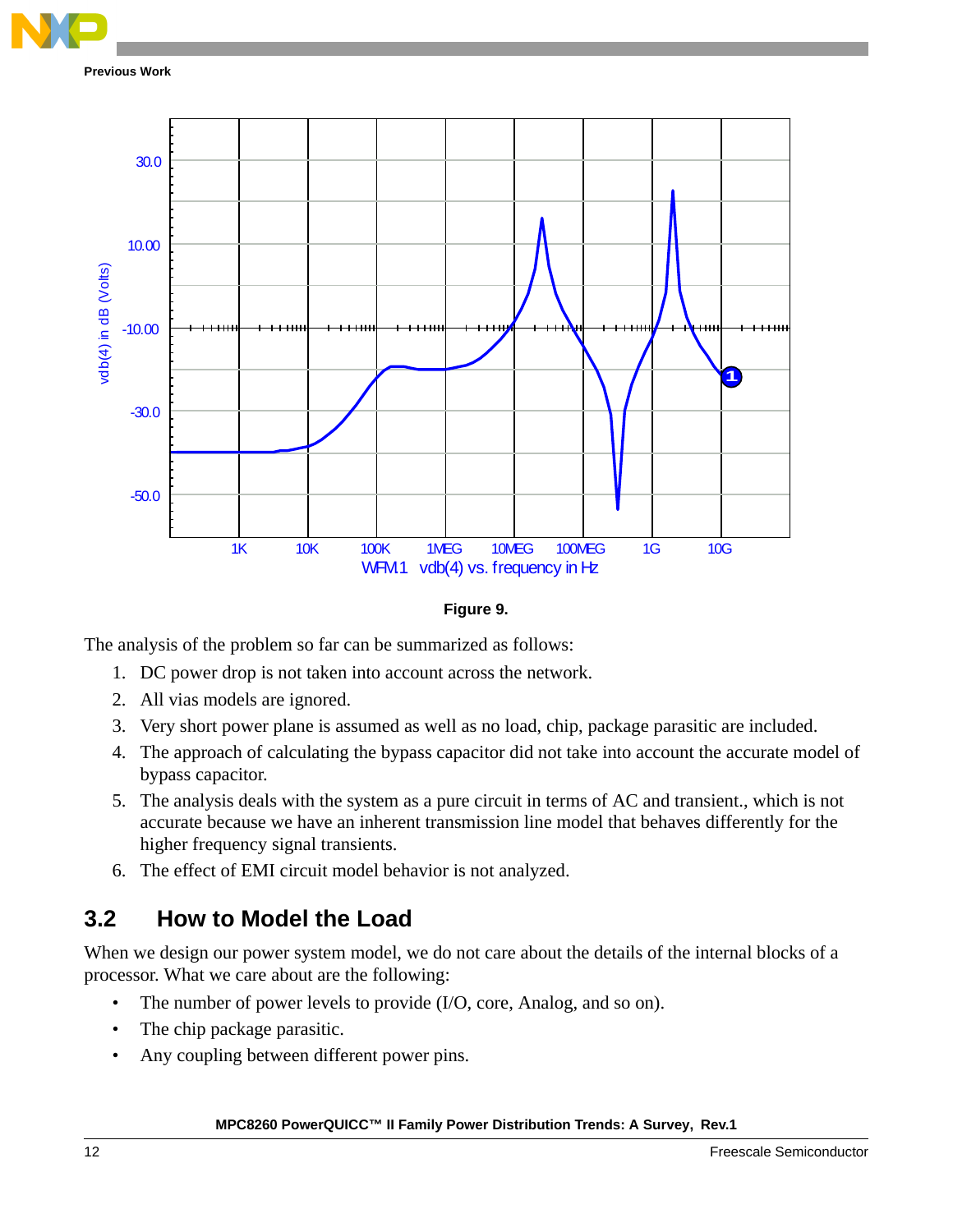

- Any coupling inside the die itself between different power blocks.
- The block power demand circuit model.

As stated earlier, the scope of this application note is the core power delivery network, even though the ideas in this application can be extended and applied for the I/O and PLL. The board designer should create an integrated environment for the processor so that all power pins have a good supply with minimum interference between these rails. We started with an attempt to model the power side of the processor so that we can use it in our simulation, analysis, and so on. It is impractical to introduce the complex circuit model of the internal processor blocks in the power model. The most frequent modeling technique is to model the processor power side as a set of the following:

- Current source that switches from min to max, to include the worst case scenarios.
- Internal die capacitance.
- Internal die resistance.
- Package parasitics, inductance resistance and some capacitance.

The simplified power module would resemble Figure 10:



#### **Figure 10. Simplified Power Model**

As shown in Figure 11, the MPC8260 has three main power inputs:

- Core supply inputs around 2 V
- I/O supply input around 3.3 V
- PLL supply input less noisy 2 V inputs

For the grounding, the MPC8260 has the following:

- Main ground pins for I/O and core current return
- PLL ground current return pins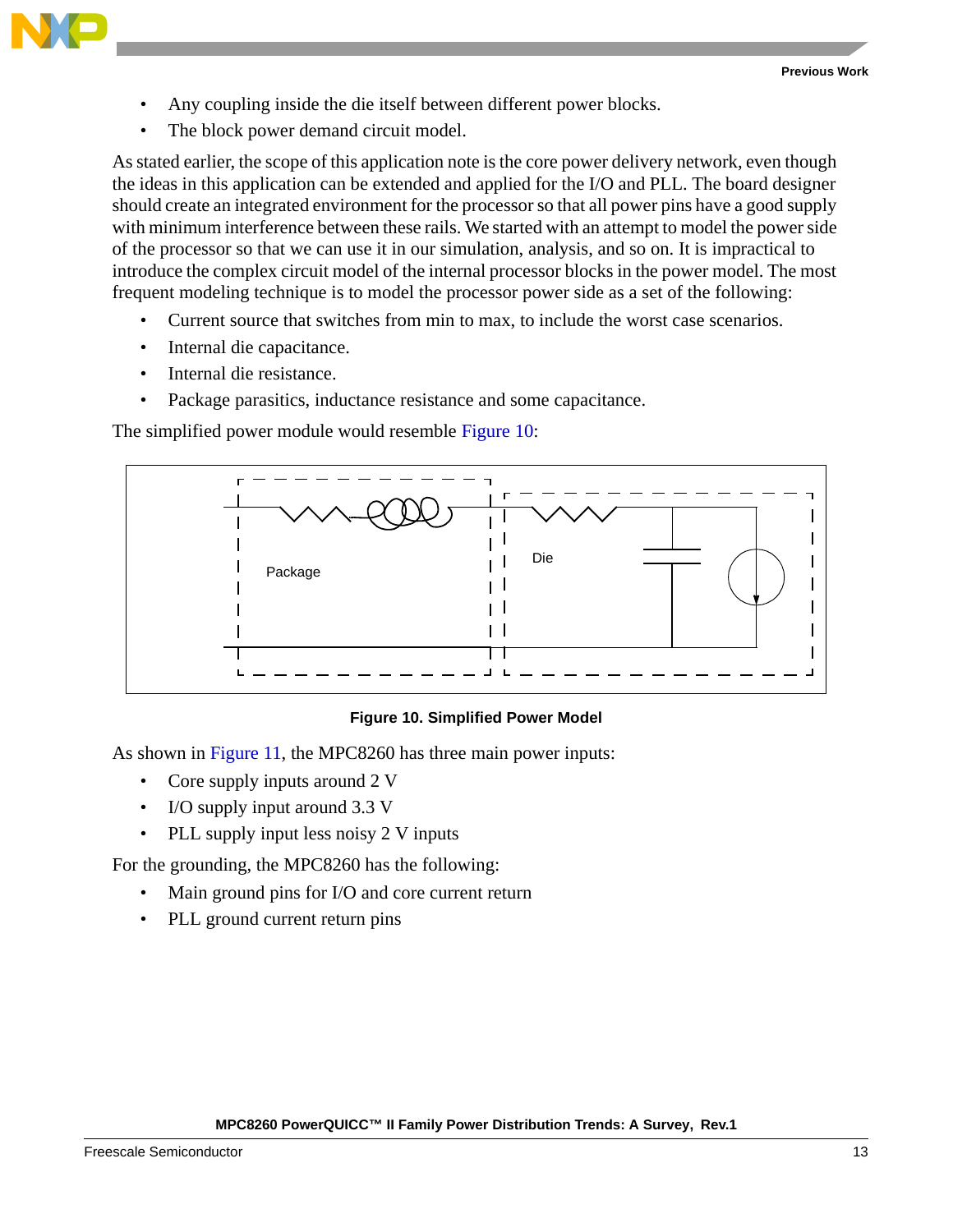

a Vo **D** PLL GND Pinout core **PLL** ground 1 2  $\sigma$ ٠  $\upsilon$   $\upsilon$ 7 8 9 10 11 12 13 14 15 16 17 18 19 20 21 22 23 24 25 26 27 28 29 A ÌА В Jв C ( ) ) c D D E Έ F G G н J κ L M Ν P R Τ U ٧ ٧ Υ chipAA ( AB AΒ AC AD) AD AE AE }AF Dark blue circles are the ground for I/O and Core. The ground for I/O and Core. I AG red circles are the Core power in AΗ AROUCK X JOOC LALACOO CIRCLES ARE THE PLA ) AJ Light blue circles are for the PLL ground pin. Not to Scale

**Figure 11. MPC8260 Power and Ground Pins**

A fair distribution of power and ground around the processor creates a symmetry in terms of current paths. Note how most of the ground pins are placed inside the rim of the package. This placement is important because in the board layout it is easy to extend routes from these pins towards the center of the processor direction and then to vias to the ground plan, for example. This arrangement makes it easy for the layout engineer to do the bypass coupling pads directly under the processor in the other side of the board, thus locating the capacitors in a very close vicinity to the processor.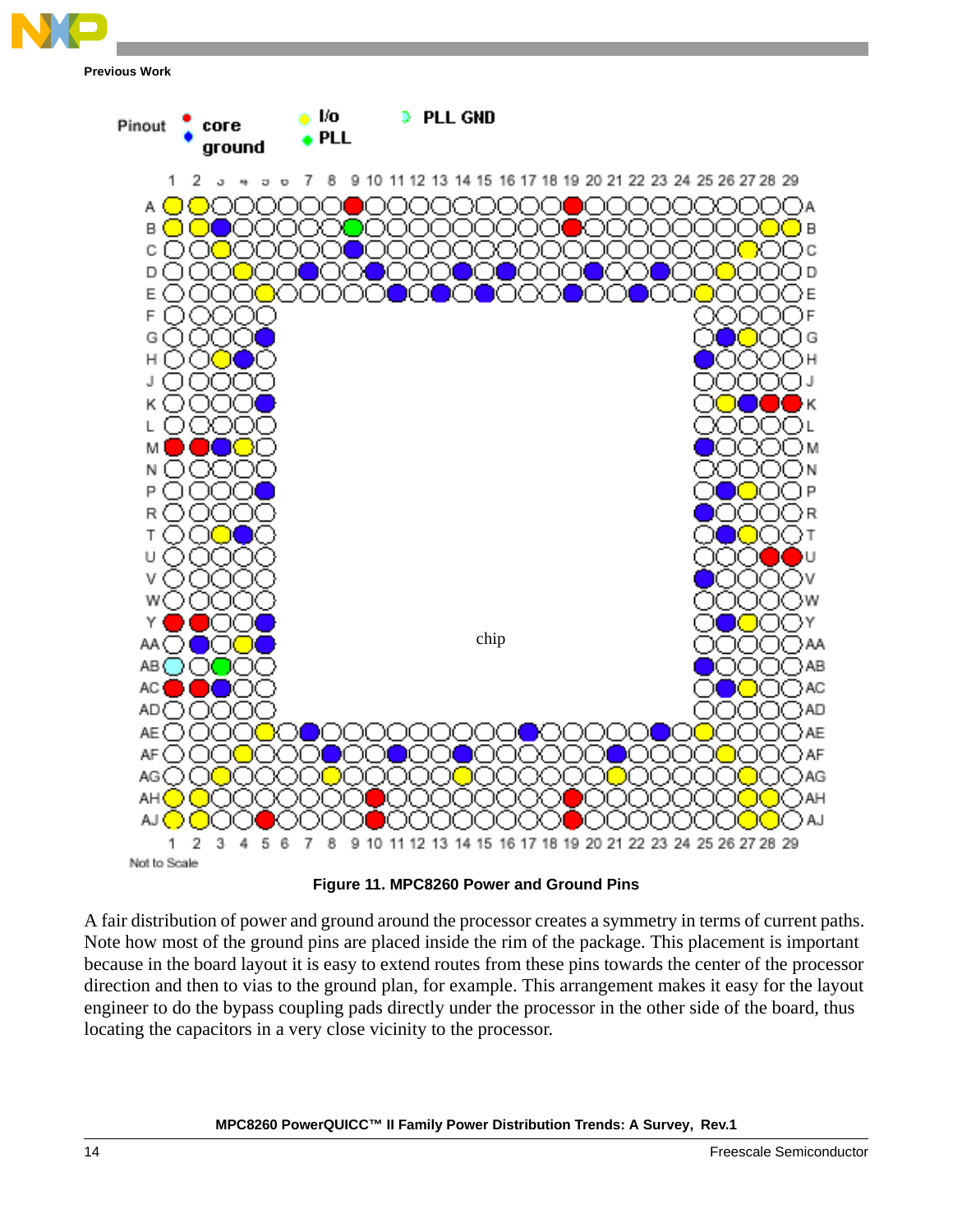

### **3.3 How to Model the Power Distribution Network**

Designing, modeling and analyzing the power distribution network involves many considerations, such as the following:

- The number of power planes needed and why.
- Stack up arrangement.
- DC capacity of the power plan. It must handle enough current whithout overstressing.
- Mechanical and physical constraints. There should be enough estate to deliver generous currents.
- Whether to take care of EMI issues up front.
- Coupling; constraints on signal integrities.

Derive a clear view for these issues and an optimal solution that satisfies all the requirements. When the layout is done, verify that it can achieve all the goals. There are several different modeling methods, all dependent on the following:

- Accuracy of the model.
- Computing capacity.
- Results desired.

Two main methods can simulate the 3D structures:

- Full wave analysis, such as the following:
	- Finite element Method FEM
	- Method of Moments MoM
	- Finite difference time domain method, FDTD
- Partial element equivalent circuit method, PEEC

Many available commercial tools can accommodate all of these methods. The main idea is based on Maxwell's equations that deals with E, D, H, B in real time. Then an attempt is made to put constraints, boundary values, based on the 3D geometry provided by the layout engineer. These equations are made discrete in both time and space, with an accuracy level that is consequently lost. When the tools have the discrete equation that can be represented in a matrix format, the tools attempt to solve these matrices given an input and a desired output. Many results can be obtained and used to study the behavior of the design as well as to do the 'what if' analysis to optimize the design.

Many methods can simplify the simulation analysis by reducing the computation time. Some of these techniques are based on the TLM method in which the power plan is a mesh of transmission lines. A SPICE-like simulator solves the system equation accordingly (see Figure 12):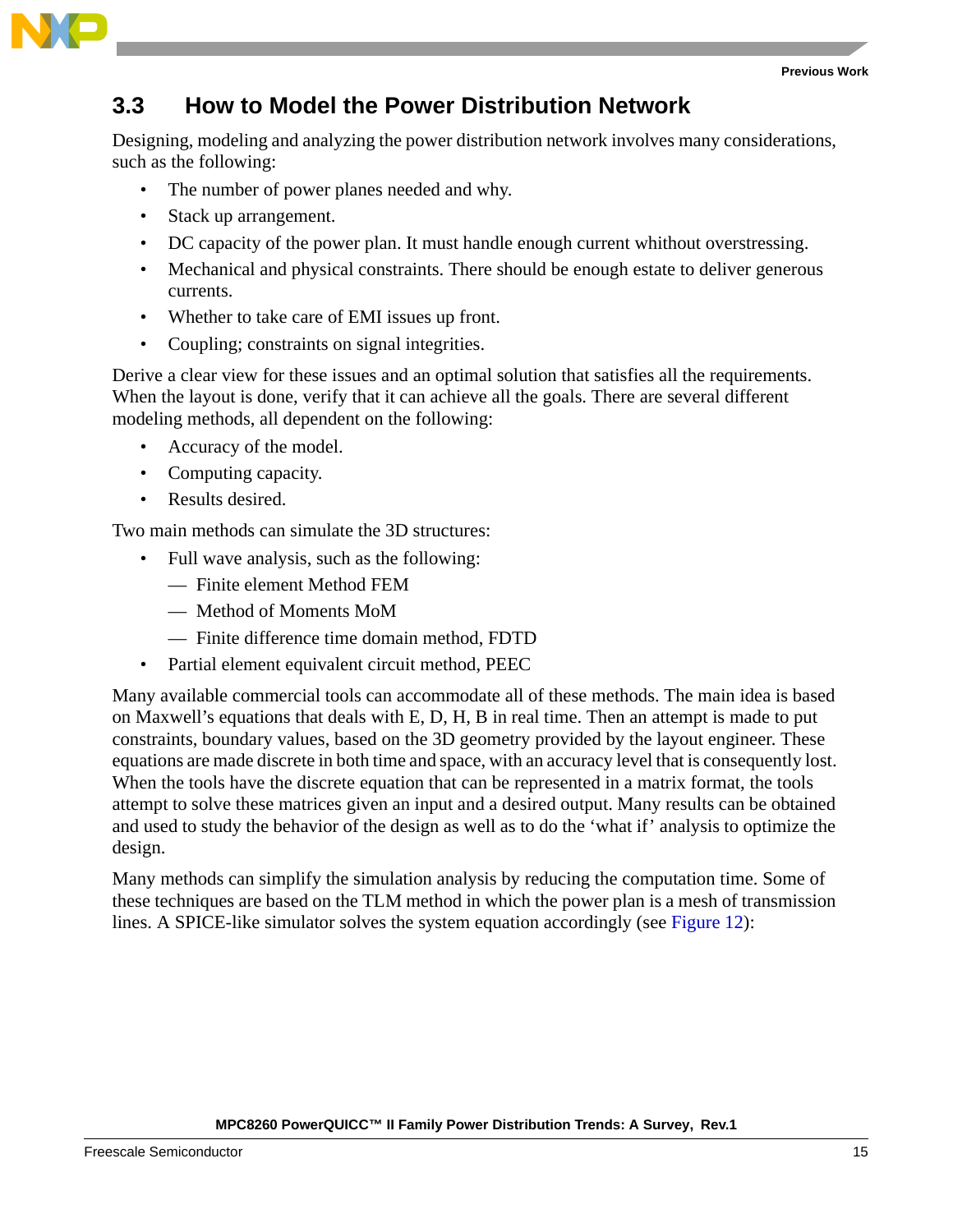



### **3.4 PDN Model**

When a circuit model is extracted from the layout, the design engineer can do the circuit analysis needed to proof that the layout comply with constraints. For example, the model of the board can generate a system equation like the following:

$$
V = ZI
$$
 **Eqn. 22**

Where V is the node voltages across the mesh. Thus, from the circuit designer's point of view, the power distribution system resembles Figure 13.





Layout and circuit designers are interested in the overall circuit behavior, including the supply, DC/DC converter for instance, model, and bypass capacitors network that are close to the processor and the supply and in the PSD network. The circuit engineer may be interested in achieving the following constraint, for example, where Vi is any voltage node in the PDS for all times: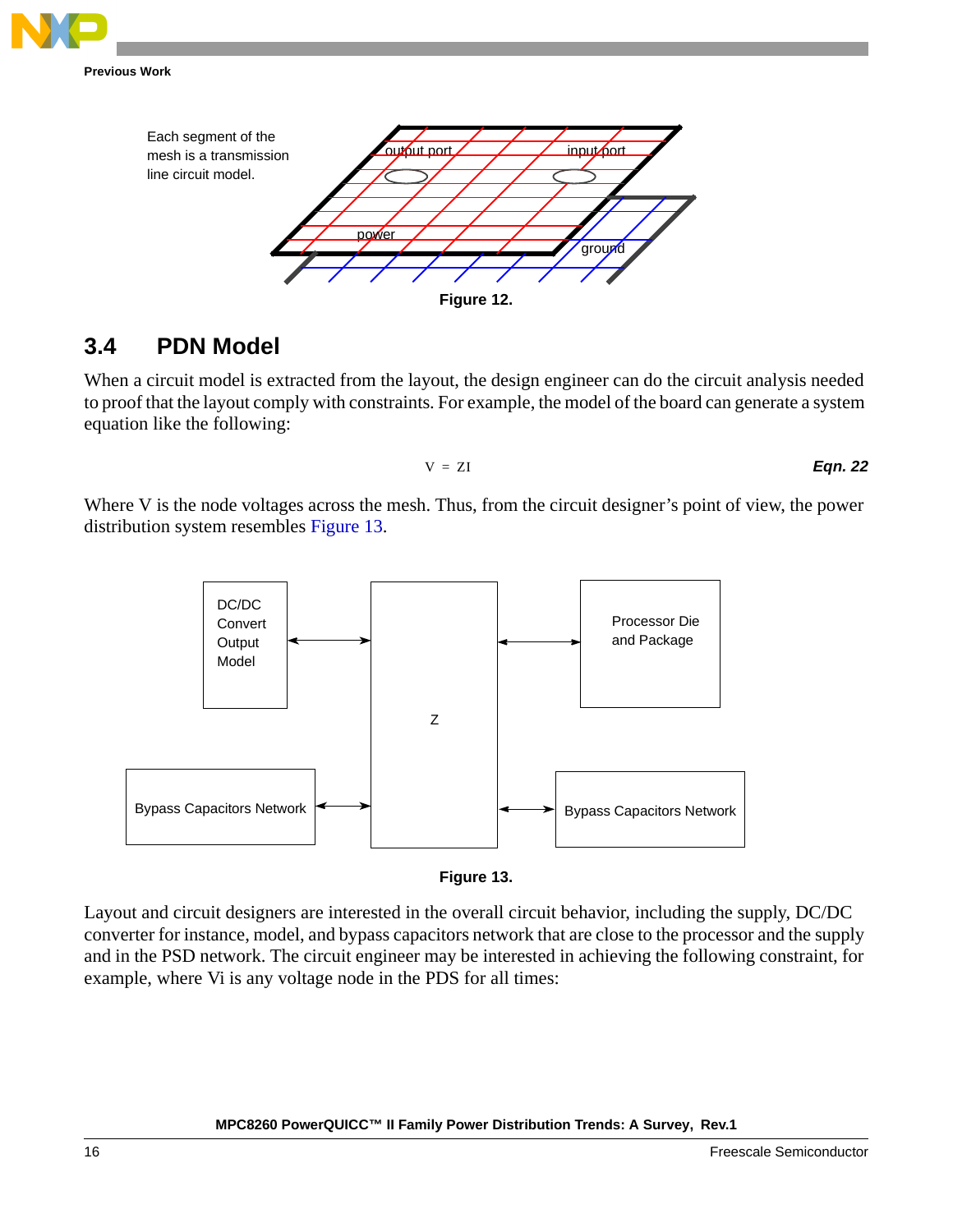$|Vi(t)| \leq$  constant

*Eqn. 23*

. The design challenge is how to achieve this goal using the following:

- Selection of optimum number of bypass capacitors
- Selection of optimum location of the bypass capacitors
- Modification of layout geometry

### **3.5 Placement of the Decoupling Capacitor**

The issue of placing the decoupling cap involves the following:

- Capacitor model
- Decoupling route model
- Via model

Placing a decoupling capacitor on the power distribution network changes its overall impedance profile. When we identify the main peaks of the PDN impedance, we try to add bypass capacitors that can suppress those peaks as much as possible. If the capacitor is placed in a board surface opposite to the processor board surface, a via must be in series with the bypass capacitor, which weakens the efficiency of the bypass because the via has an inductance that is approximated as the following (where *L* is the inductance of via in nH, *H* is the height of the inductance, and *d* is the diameter in inches):

$$
L = 5.08 \times h \times ln\left(\frac{4 \times h}{d} + 1\right)
$$
Eqn. 24

Also, vias have capacitance that depends on the via type. Bypass capacitors can be placed as closely as possible to the nodes Vi that exhibit higher  $|V_i(t)|$ , implying that we are trying to keep the absolute value of the node voltage below a certain constant and enabling us to budget for noise that is superimposed over the constant DC value.

Many techniques automate the bypass capacitors placement process. As in any optimization problem, we must have an energy function that we are to minimize. Then we have to descend across this energy surface via changing the bypass capacitor locations. Each time the bypass capacitor location is changed, a new Z matrix is generated for the PDN. The process continues until the goal of keeping all  $|Vi(t)|$  less than a constant is reached.

### **3.6 How the Via Causes EMI Problems**

We must be aware of the effects of vias not from the bypass capacitor only but also from the power feed point of view. Vias are used to provide current paths to inner layers of the system board. The problem is that the current at the via must pass normally down the surface of the board. This direction change causes electromagnetic coupling with other vias, signals, or power, and radiation potential.

The electromagnetic coupling between vias is an important factor of cross-talk between signals that have vias close to each other. Vias have two types of inductances:

- Self-inductance, a function of the via geometry
- Mutual inductance with each neighboring via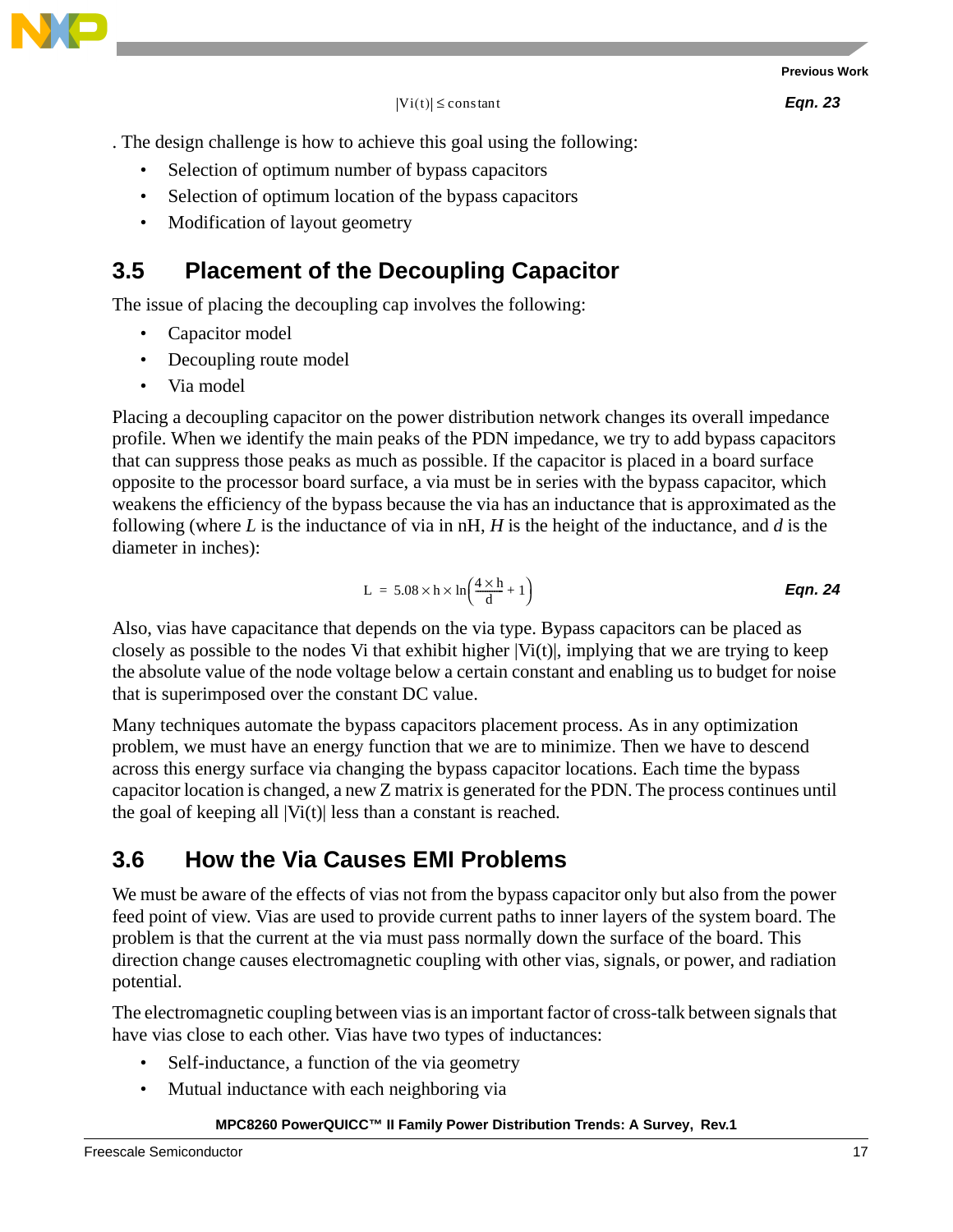

**References**

To model the PCB more accurately, vias self- and mutual inductances must be taken into account. The radiation from Via accrues if the via is carrying a high frequency signal, and the via happens to be close to two parallel conductors. the emission is towards the PCB edges parallel to the PCB surface.

# <span id="page-17-0"></span>**4 References**

- 1. Howard W. Johnson, Martin Graham. *High Speed Digital Design A Handbook Of Black Magic*. Prentice Hall,1993, pp. 263–292.
- 2. T.C. Edwards, M.B. STEER. *Foundations of Interconnect and Microstrip Design*, Third edition. Wiley, 2000, pp. 315–344.
- 3. Balsha R.Stanisc, Rob A. Rutenbar, L. Richard Carley. *Synthesis of power distribution to manage signal integrity in mixed-signal ICs*. Kluwer Academic Publishers, 1996.
- 4. Stephen H. Hall, Garrett W. Hall, James A. McCall. *High Speed Digital System Design A Handbook of Interconnect theory an Design Practice*.Wiley 2000, pp. 102–154.
- 5. Hartmut Grabinski. *Interconnects in VLSI Design*. Kluwer Acadimic Publishers, 2000, pp. 61–147.
- 6. S. Boyd, L. Vandenberghe, A. El Gamal, S. Yun. "Design of Robust Power and Ground Networks." *IEEE Trans Adv Pack*.2001.
- 7. Shiyou Zhao; Roy, K.; Cheng-Kok Koh. "Decoupling capacitance allocation and its application to power-supply noise-aware floor planning. Computer-Aided Design of Integrated Circuits and Systems," *IEEE Transactions on*, Volume: 21 Issue: 1, Jan. 2002, pp. 81–92
- 8. Shiyou Zhao, Kaushik Roy, Cheng-Kok Koh. "Decoupling Capacitance Allocation for Power Supply Noise Suppression." *IEEE Trans Adv. Pack*. 2001.
- 9. Nanju Na, Jinwoo Choi. "Modeling and Simulation of Core Switching Noise for ASICs. Advanced Packaging," *IEEE Transactions on* [see also Components, Packaging and Manufacturing Technology, Part B: Advanced Packaging, IEEE Transactions on], Volume: 25 Issue: 1, Feb. 2002, pp. 4–11
- 10. Sachio Hayashi, Masaaki Yamada. "EMI Noise Analysis under ASIC Design Environment. Computer-Aided Design of Integrated Circuits and Systems," *IEEE Transactions on*, Volume: 19 Issue: 11, Nov. 2000, pp. 1337–1346.
- 11. Russ Joseph, Margret Martonosi. "Run-Time Power Estimation in High Performance Microprocessors." *Low Power Electronics and Design, International Symposium on, 2001,* 2001, pp. 135–140.
- 12. Sudhakar Bobba, Ibrahim N. Hajj. "Maximum Voltage Variation in the Power Distribution Network of VLSI Circuits with RLC models." *Low Power Electronics and Design, International Symposium on, 2001*. 6–7 Aug. 2001, pp. 376–381.
- 13. Rajendran Panda, Savithri Sundareswaran, David Blaauw. "On the Interaction of Power Distribution Network with Substrate." *Low Power Electronics and Design, International Symposium on, 2001*, 6–7 Aug. 2001, pp. 388–393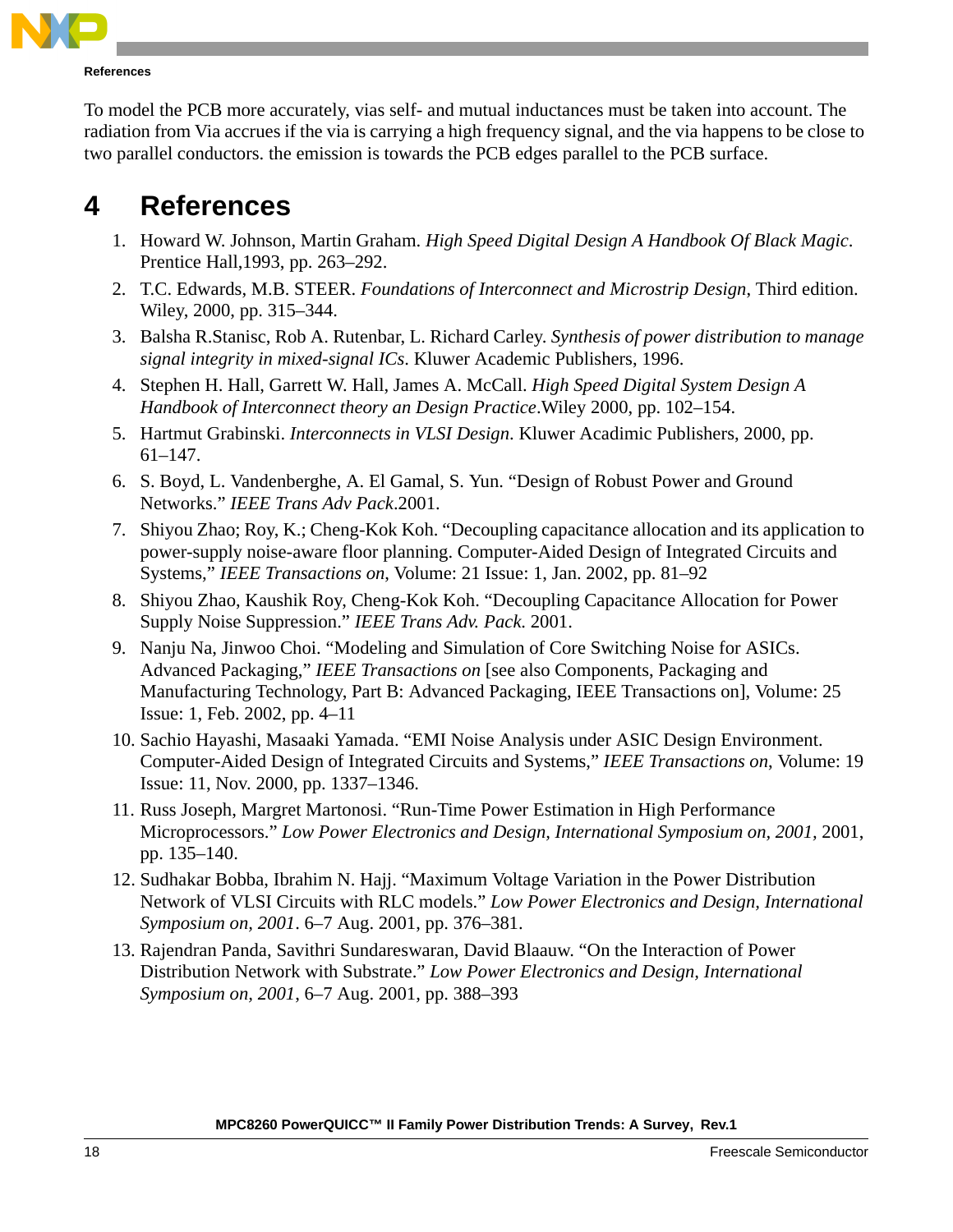

- 14. Zheng, L.-R.; Li, B.-X.; Tenlunen, H. "Efficient and accurate modeling of power supply noise on distributed on-chip power networks. Circuits and Systems, 2000." *Proceedings. ISCAS 2000 Geneva. The 2000 IEEE International Symposium*, Volume: 2, 28–31 May 2000, pp. 513–516.
- 15. Yi-Min Jiang; Kwang-Ting Cheng. "Vector generation for power supply noise estimation and verification of deep submicron designs." *Very Large Scale Integration (VLSI) Systems, IEEE Transactions on*, Volume: 9 Issue: 2, April 2001, pp. 329–340.

# **5 Revision History**

Table 2 provides a revision history for this application note.

|  | Table 2. Document Revision History |  |  |
|--|------------------------------------|--|--|
|--|------------------------------------|--|--|

| Rev.<br><b>Number</b> | Date   | <b>Substantive Change(s)</b> |
|-----------------------|--------|------------------------------|
| 0                     | 1/2004 | I Initial release            |
|                       | 1/2007 | Non-substantive formatting.  |